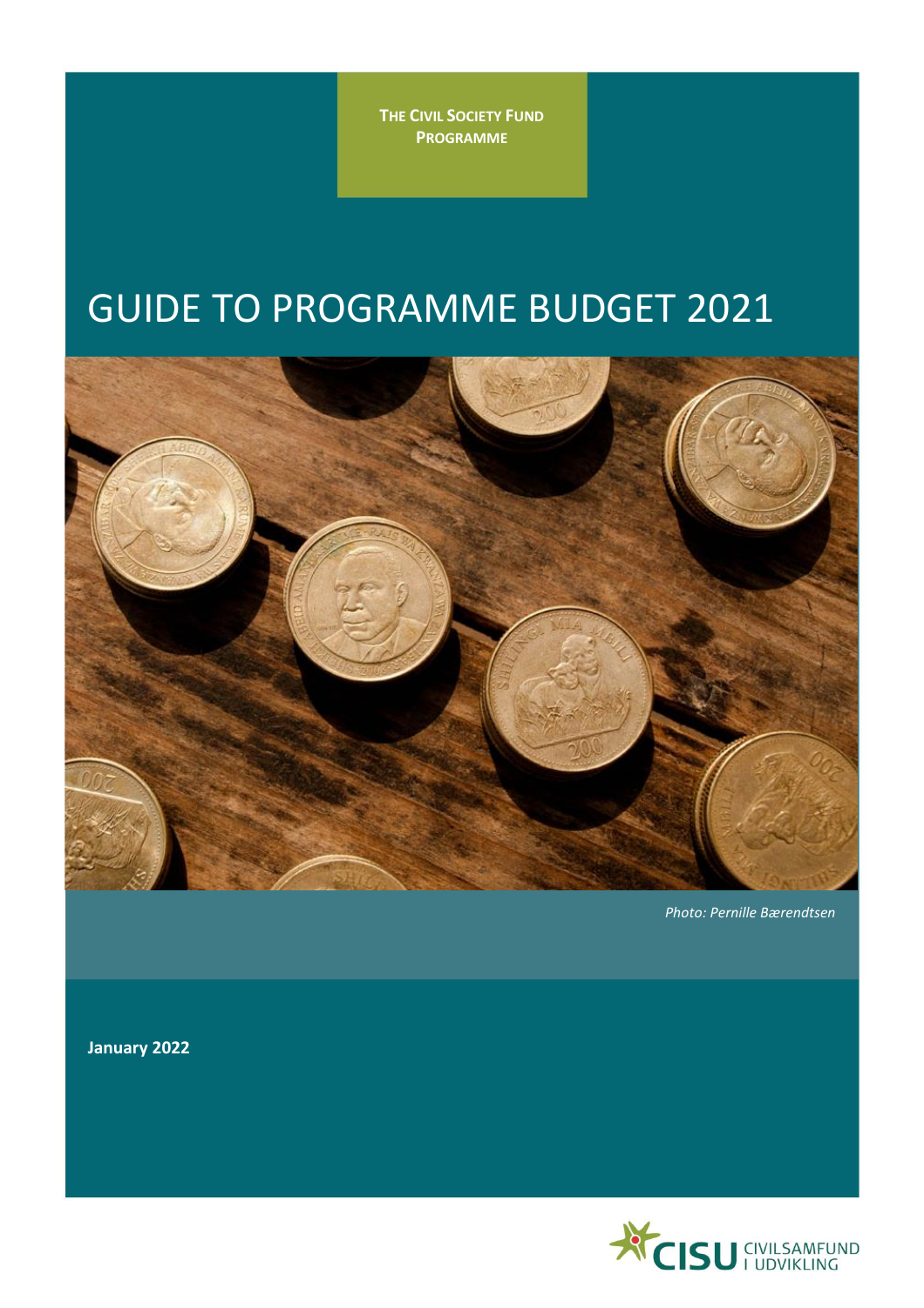# **CONTENTS**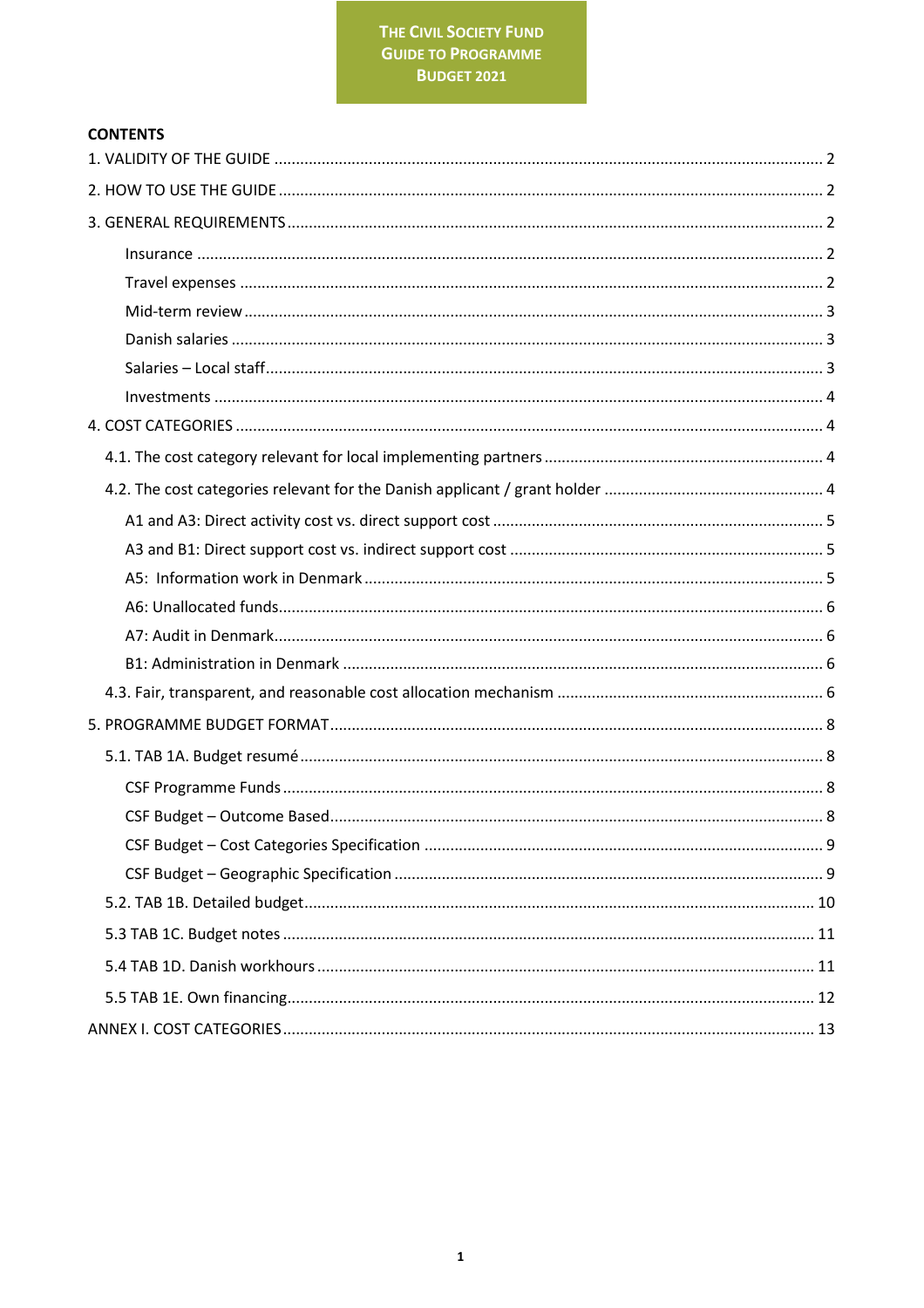# <span id="page-2-0"></span>**1. VALIDITY OF THE GUIDE**

This guide is valid for:

• Preparation of budget for programme applications to the Civil Society Fund (CSF).

# <span id="page-2-1"></span>**2. HOW TO USE THE GUIDE**

This guide sets out the requirements regarding how to present the budget. Accordingly, its instructions should be followed when drawing up the Programme Budget.

Please note that requirements for managing the budget during the implementation of the programme are found in the *Guide to the Administration of Programmes* available a[t www.cisu.dk/program.](http://www.cisu.dk/program)

# <span id="page-2-2"></span>**3. GENERAL REQUIREMENTS**

The budget must be prepared according to the corresponding format, Programme Budget Format 2021, available at [https://www.cisu.dk/puljer/hent-formater-vejledninger-og-retningslinjer.](https://www.cisu.dk/puljer/hent-formater-vejledninger-og-retningslinjer)

The budget must be drawn up in Danish kroner (DKK). No decimals may be used with respect to DKK.

A programme budget normally covers four years. The budget shall be presented following calendar years.

The budget must be presented in a clear and transparent manner. It is important for the assessment of the programme application that the budget is easy to understand. In this respect, please note that the proportionality of cost level and the expected outcomes is an important part of the assessment.

## <span id="page-2-3"></span>**Insurance**

The Danish organisation must provide for insurance coverage of major equipment, stock, fixtures, and programme personnel (permanent, temporary, and voluntary personnel) to the extent possible, as well as ensure that the local partners take out necessary insurance for personnel and major equipment etc.

## <span id="page-2-4"></span>**Travel expenses**

Travel expenses must be budgeted as economically as possible, which includes limiting the number of travelers to those necessary.

Airfares must be priced at no more than economy class, and accommodation should not cost more than a normal tourist-class hotel. See also the Danish Ministry of Finance's rates for hotel expenditure during business travel.

Bonus points earned on travel as part of the programme may not be used privately by employees but is to be included in the discounting of other travels as part of the programme.

Per diem and mileage allowance cannot exceed the rates for business travel laid down by the Danish Ministry of Finance. A link to these rates is available at CISU's website.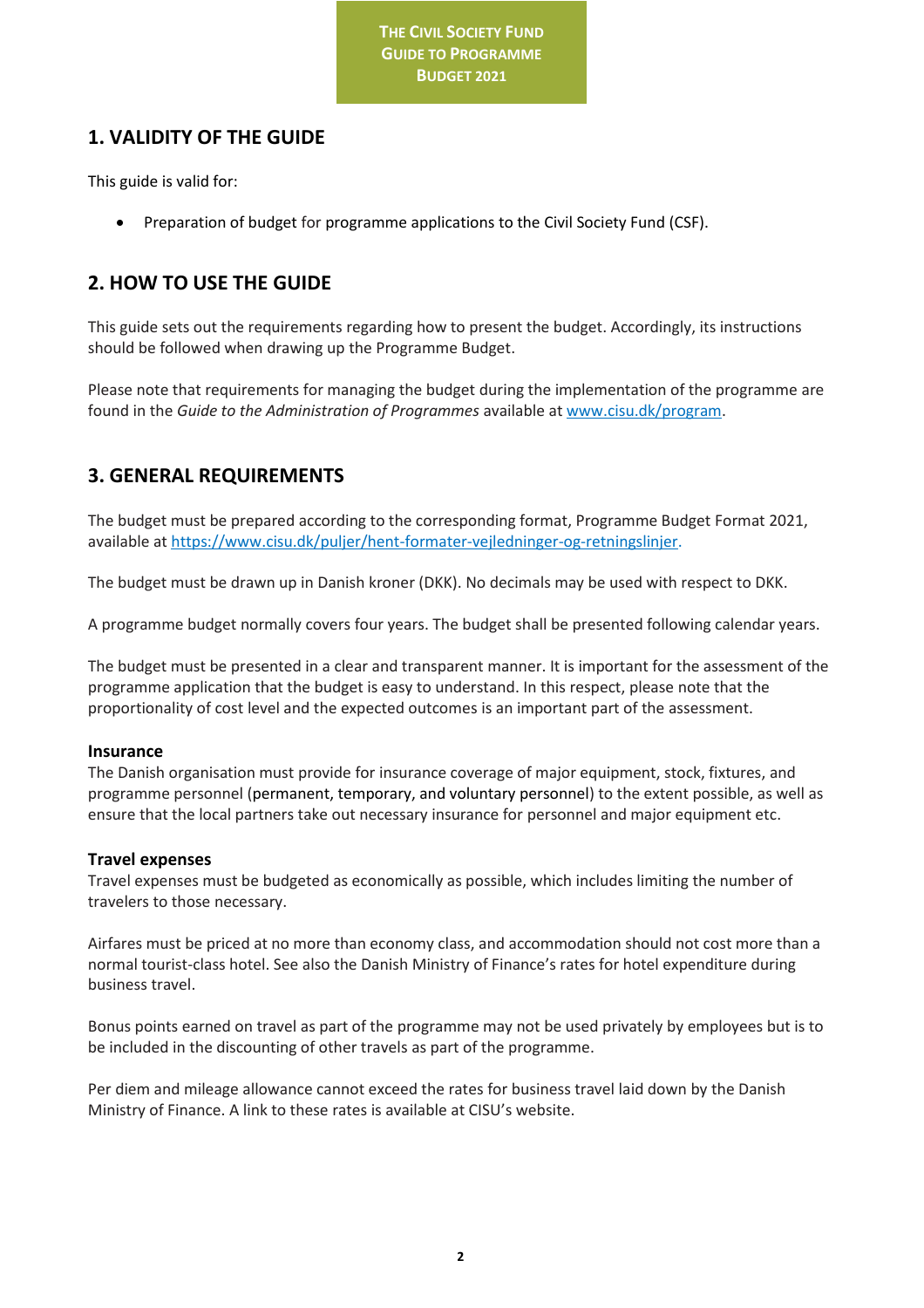## <span id="page-3-0"></span>**Mid-term review**

In the third year of the program period, the organization is obliged to carry out a mid-term review of the programme. The mid-term review can be either internal or external, and the cost is expected to be appropriate with the size of the programme.

It is possible to apply for coverage of the fees of an external consultant and the external consultant's travel expenses, accommodation, per diem and milage allowance when following the conditions specified in the above section on 'Travel Expenses'.

## <span id="page-3-1"></span>**Danish salaries**

When salaries or fees for Danish personnel are included in the budget, the organisation must be taxregistered and declare its accounts to the Danish tax authorities in keeping with current rules.

Furthermore, a time registration system must be used, so that the actual number of person-hours used can be calculated, documented, and approved.

There is no distinction in principle between the person-hours of permanent, temporary, and voluntary personnel dedicated to the implementation of a programme. In all cases, the rates must adhere to the following:

- All programme-specific spending on Danish salaries must be considered in the budget presented in the application beforehand and must subsequently be documented in accounts and reporting.
- The hourly rate for permanent, temporary, or voluntary staff may not exceed:
	- o Their current remuneration level i.e., actual salary cost as well as related expenditures e.g., pension and social security.
	- $\circ$  The publicly recognized salary level for salaries paid with public funds as presented by Ministry of Finance ('Den fællesakademiske lønskala' via Moderniseringsstyrelsen, [www.modst.dk\)](http://www.modst.dk/).
- The salaries of local staff at field offices *cannot exceed* the average level for equivalent organisations in the same country.

# <span id="page-3-2"></span>**Salaries – Local staff**

Salaries for local staff may be budgeted for. Wages must be in accordance with salary levels prevailing in the local labour market. The Danish embassy or other NGOs might be able to help with information on these levels.

Attention must be paid to local labour rules, including hiring, wages, notice of termination, compulsory healthcare contributions, local taxes on salaries, payment for a 13<sup>th</sup> month, etc. This ought to be discussed with the local partner, who knows the local rules.

The partner organization(s) must be able to allocate salary costs per outcome through a transparent allocation mechanism or time registration. It is recommended to include the local auditor in deciding which method to employ.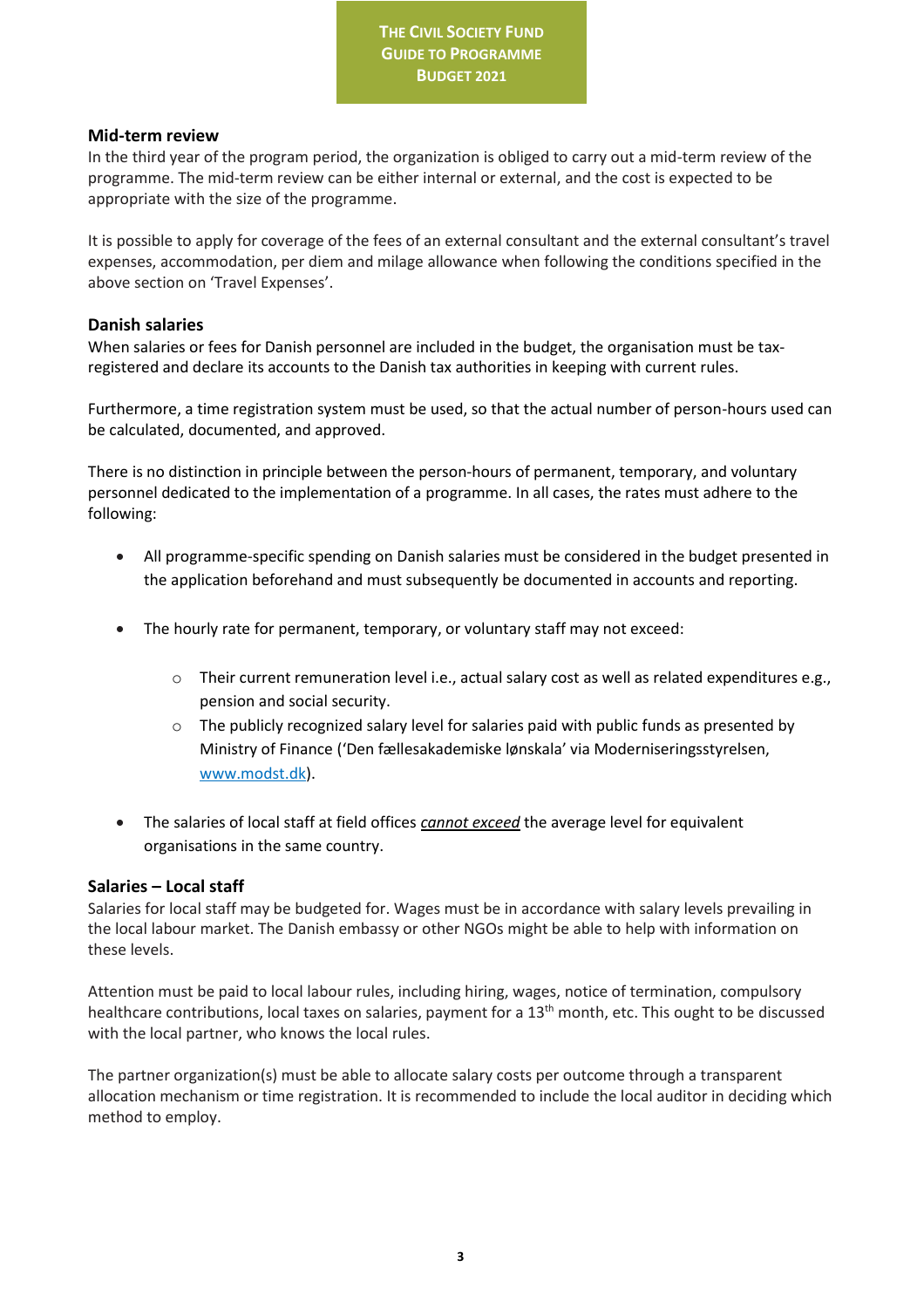## <span id="page-4-0"></span>**Investments**

Investments include major procurements that are not only consumed during the realisation of activities. For example, seeds and teaching aids will be budgeted as activity expenses, whereas vehicles and IT equipment will be seen as investments. The purchase of land or real estate is usually not supported by the Civil Society Fund.

Please note, investments covered by the grant must comply with Danish law including tax and accounting rules.

# <span id="page-4-1"></span>**4. COST CATEGORIES**

A significant difference from previous calls for programme applications is the introduction of cost categories in the budget format. For this reason, this chapter will elaborate on the significances of the different cost categories.

The cost categories are specified in Annex I.

# <span id="page-4-2"></span>**4.1. The cost category relevant for local implementing partners**

All costs in the budget for and managed by local independent implementing partners fall into the cost category A2.

In the detailed budget, A2 is divided into four sub-categories to make the proportionality between different types of partner costs more transparent. The sub-categories are:

- Local Partner Activities
- Local Partner Investments
- Local Staff
- Local Administration

'Independent' in relation to implementing partner is to be analysed and justified in terms of the following indicative criteria (cf. Annex I):

- 1) Judicial independence
- 2) Independent governance structure
- 3) Degree to which it is rooted in local community (e.g., through volunteers, membership base, local donation).

Hence, A2 costs **do not** include transfers to country and regional offices of the programme organisation nor to the international alliances, to which the programme organisation is a member.

# <span id="page-4-3"></span>**4.2. The cost categories relevant for the Danish applicant / grant holder**

Except for A2, all other cost categories are relevant for the Danish applicant/grant holder only.

Please note that country and regional offices, that are functioning as extensions of the programme organisation are seen as part of the Danish applicant cf. section 4.1.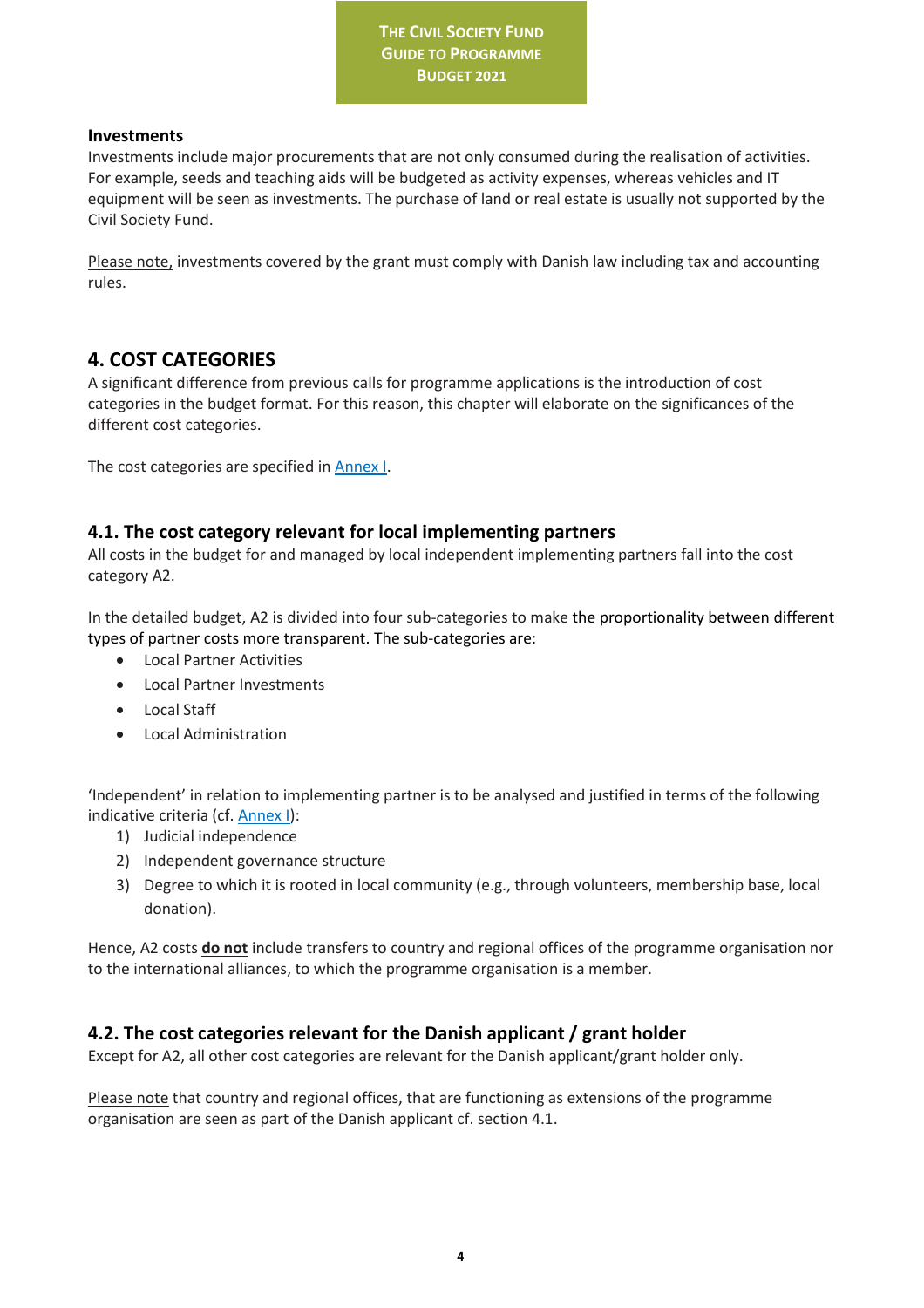# <span id="page-5-0"></span>**A1 and A3: Activity cost vs. Support cost**

The cost categories A1 and A3 are both:

- Costs that are *necessary to deliver a programme*.
- In the budget for and managed by the Danish applicant / grant holder.

However, A1 and A3 differs with respect to their *purpose* where:

- A1 is activity costs i.e., costs *directly linked* to the implementation of programme activities.
- A3 is support costs i.e., costs that are necessary *as a result of A1 costs.*

Examples:

A1:

- A project manager's salary for the time spent on programme activities that are *directly linked* and allocated to outcomes. Activities could be e.g., management of an activity, technical assistance, capacity development and monitoring as long as the activity is *directly linked* and allocated to a specific outcome.
- (A part of) the cost of a laptop that is to be use by the project manager on programme activities that are *directly linked* and allocated to outcomes.

A3:

- An accountant's salary for the time spent on activities that are *necessary as a result of A1 costs*. E.g., paying bills, bookkeeping etc. as a result of bills that are *directly necessary to deliver the programme*.
- (A part of) the cost of a laptop that is to be use by the accountant on programme activities that are necessary *as a result of* A1 costs.

Please note that support cost that are *not directly necessary to deliver a programme* is B1 costs. The audit of the organisation's annual accounts and other costs related to the administration and accounting of the organisation itself, fundraising as well as visits and monitoring visits not part of activity-specific monitoring are example of B1 costs.

# <span id="page-5-1"></span>**A3 and B1: Different types of support costs**

The cost categories A3 and B1 are both:

- Support costs.
- In the budget for and managed by the Danish applicant/grant holder.

However, A1 and A3 differs with respect to *what* they support, where:

- A3: are support cost *related directly* to the implementation of the programme.
- B1: are support cost *not related directly* to the implementation of the programme but rather the Danish applicant/grant holder's organisation in general.

Examples of costs included in cost category A3 and B1 are specified in Annex I.

# <span id="page-5-2"></span>**A5: Information work in Denmark**

The cost category A5 covers support for information work in Denmark directly related to the programme.

The maximum annual budget of cost category A5 is 2% of the 'Grand Total'.

The information activities need not be described at the time of application, but merely before the funds begin to be spent (i.e., you may allocate the amount in the budget, and wait until the project is underway to define such activities). However, the description must always be submitted no later than six months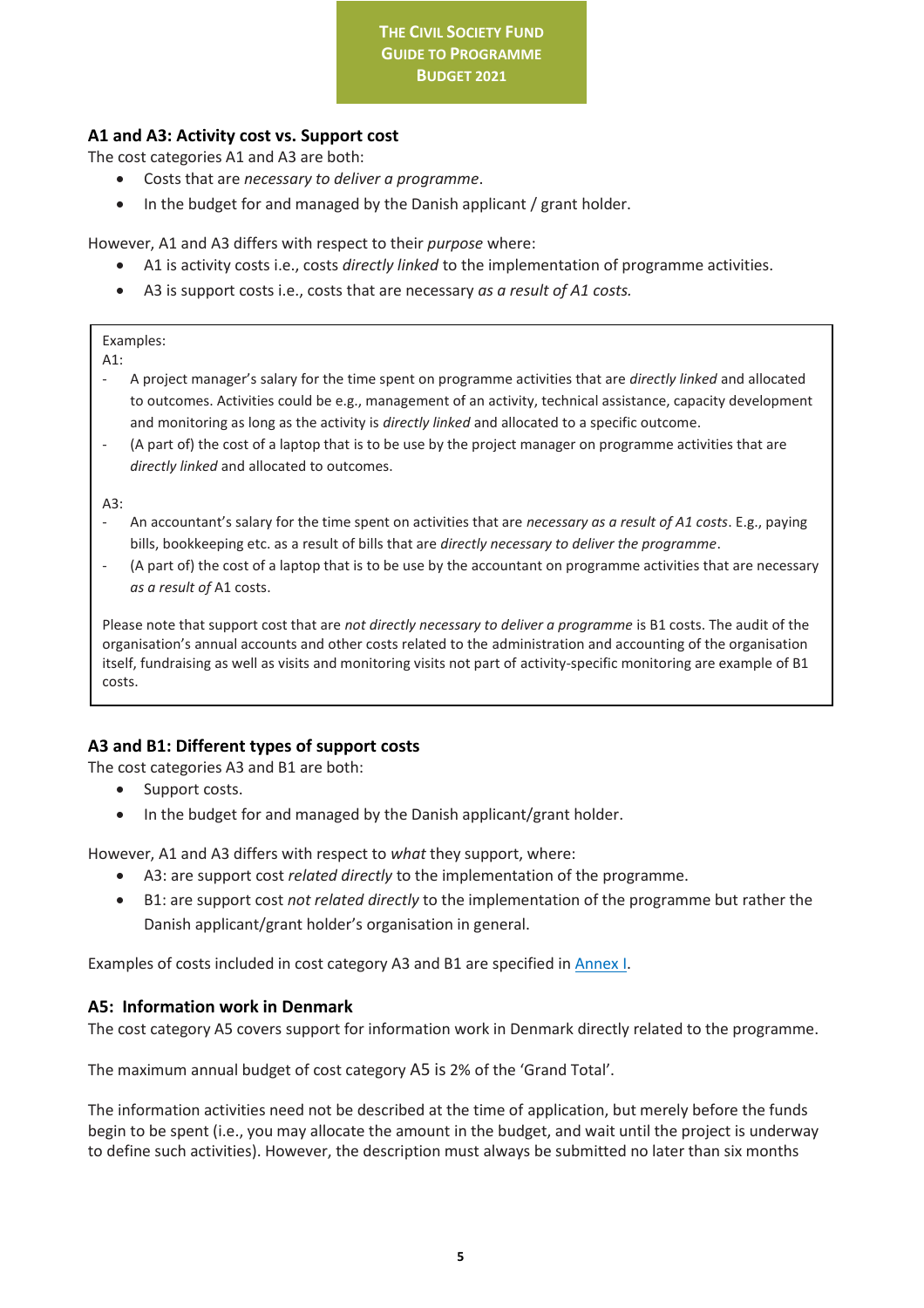prior to project completion, and the information work must be designed to end before the project period expires.

## <span id="page-6-0"></span>**A6: Unallocated funds**

The cost category A6 covers the costs that are unspecified at the time of budgeting i.e., the sums of what was former known as 'unallocated funds' and 'budget margin', respectively. Both the Danish grant holder and the local partner(s) should be involved in deciding the utilization of these funds.

The maximum annual budget of cost category A6 is 15% of PPA i.e., the sum of the cost categories A1, A2 and A3.

Please refer to the 'Administration guide' section '5.3 Spending of unallocated funds' (p.5) for a description on how to transfer funds from this budget line.

## <span id="page-6-1"></span>**A7: Audit in Denmark**

The cost category A7 covers auditing in Denmark and at possible field offices of the programme accounts. Please note, that it is only auditing of the programme accounts that is included in cost category A7:

- Cost for auditing of local partner's annual programme accounts must be budgeted under the cost category A2.
- Costs relating to the auditing of the Danish grant holder organisation's annual accounts may be covered by the cost category B1.

## <span id="page-6-2"></span>**B1: Administration in Denmark**

The Cost category B1 covers the Administration in Denmark fee. The administration fee should cover the Danish applicant's general additional administrative costs in connection with the approved intervention when these do not pertain to any of the other budget items (cf[. Annex I](#page-12-1) for examples of B1 costs).

Up to 7% of the of '4. Total Costs' in the CSF budget (cf. tab '1A. Resumé' in the Programme Budget Format) may be set aside for administration in Denmark.

# <span id="page-6-3"></span>**4.3. Fair, transparent, and reasonable cost allocation mechanism**

The allocation of costs through a fair, transparent, and reasonable cost allocation mechanism may be applied to costs in the local partner's budget as well as in the applicant's/grant holder's budget.

A cost allocation mechanism is applied when a cost is attributed to more than one cost object. E.g., this could be where a cost is attributed to:

- More than the CSF programme (e.g., another project/programme, the organisation in general)
- More than one cost category
- More than one outcome
- More than one partner or both partner and applicant/grant holder
- More than one geographical location

It is required that the cost allocation mechanism is fair, transparent, and reasonable. In this way, you may apply the cost allocation mechanism that you prefer if it meets the beforementioned requirements.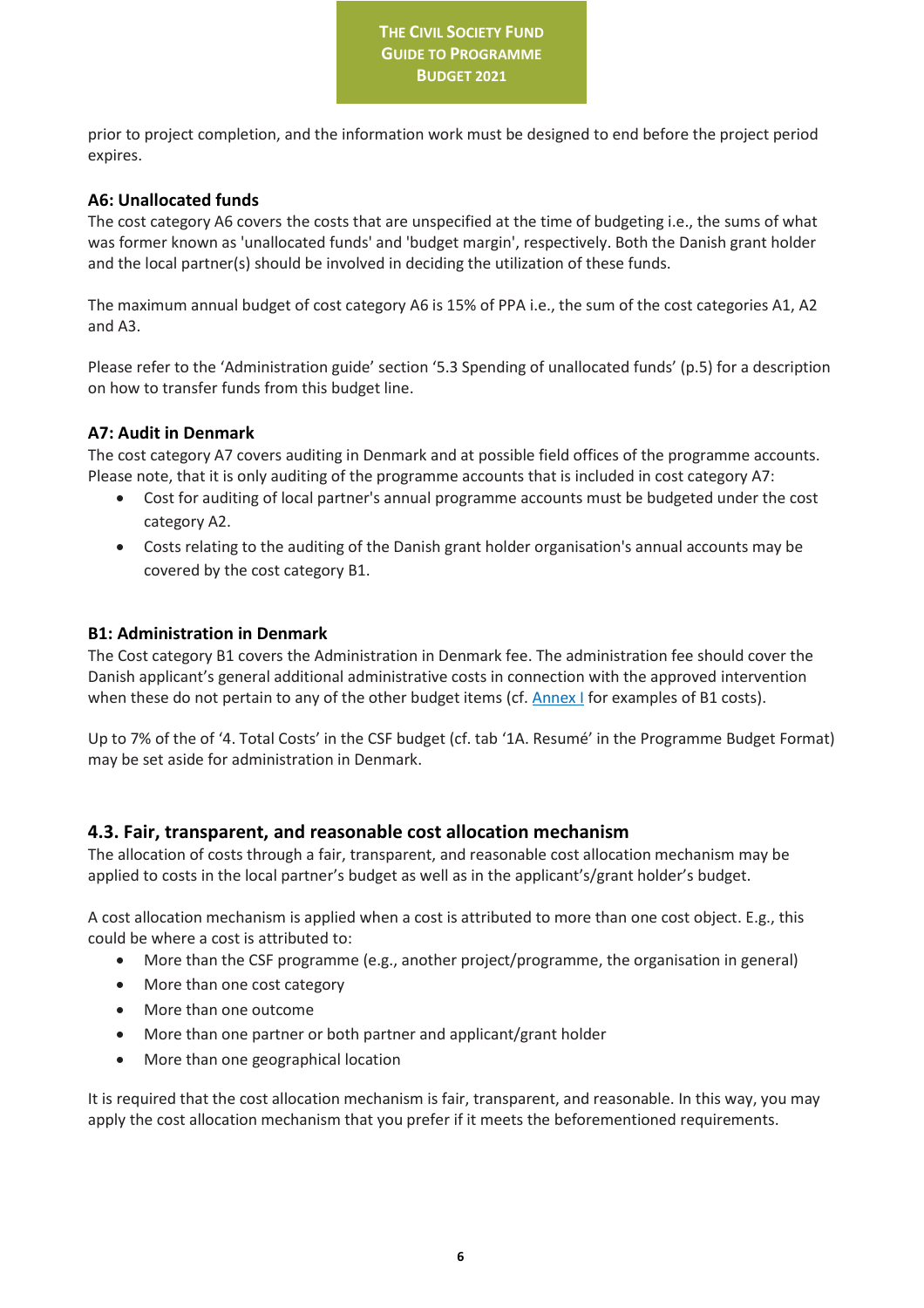The fairness of the allocation mechanism is evaluated as part of the evaluation of the programme application and is checked by the programme organisation's auditor in the yearly audit as well as by CISU when CISU conducts financial monitoring.

The allocation mechanism should be described under the relevant outcome in the tab *'1C. Budget notes'*.

#### Example 1:

A1 costs need to be allocated among more than one outcome. This could be the project manager's salary for the time spent management of an activity, technical assistance, capacity development etc.

Cost allocation mechanisms could be:

- The project manager's man- hours (for a specific period) spent on a specific outcome / The project manager's total person-hours (for the same period)

#### Example 2:

An A1 cost need to be allocated among more than one outcome. This could be the project manager's activity specific travel cost for a visit to 2 different partners in different countries.

The project manager's time spend:

- 5 days of his 7 traveling days in country A where she works equally with outcome 1 and 2.
- 2 days of his 7 traveling days in country B where she works only with outcome 2.

Cost allocation mechanisms could be:

- Outcome 1, country A: 5/7 \* 0,5 = 0,71 \* 0,5 = 0,36
- Outcome 2, country A:  $5/7 * 0.5 = 0.71 * 0.5 = 0.36$
- Outcome 2, country B:  $2/7 = 0.28$

#### Example 3:

An A3 costs need to be allocated among more than one outcome. This could be office costs including rent, cleaning, utilities and supplies, telephone and internet costs, goods, materials, maintenance etc.

Cost allocation mechanisms with respect to outcome could e.g., be:

- Based on 'head counts': 2 of the 3 employees works on the programme i.e., 2/3 = 67 % of the cost is allocated to the programme. \*
- Based on 'full time equivalents': 2 of the 3 employees works on the programme. One of the employees works part time (32 hours/week with 37 hours/week being full time i.e., equivalent of 0,86 full time) and the others full time. i.e., 1,86 of in all 2,86 full times positions is spent on the programme = 65 % of the costs is allocated to the programme. \*
- Based on time registration-key (i.e., hours): 2.892 work hours of in all 4.520 work hours have been spent on the programme i.e., 2.892/4.520 = 64 % of the costs is allocated to the programme. \*

\* Another cost allocation mechanism is used to further allocate these costs to outcomes and/or countries cf. example 1 and 2 above.

Please note that the three allocation mechanisms in example 3 all are considered fair as they all allocate a rather similar percentage of the cost to the programme (67 %, 65 % and 64 % respectively). If an allocation mechanism results in an unfair allocation it cannot be applied.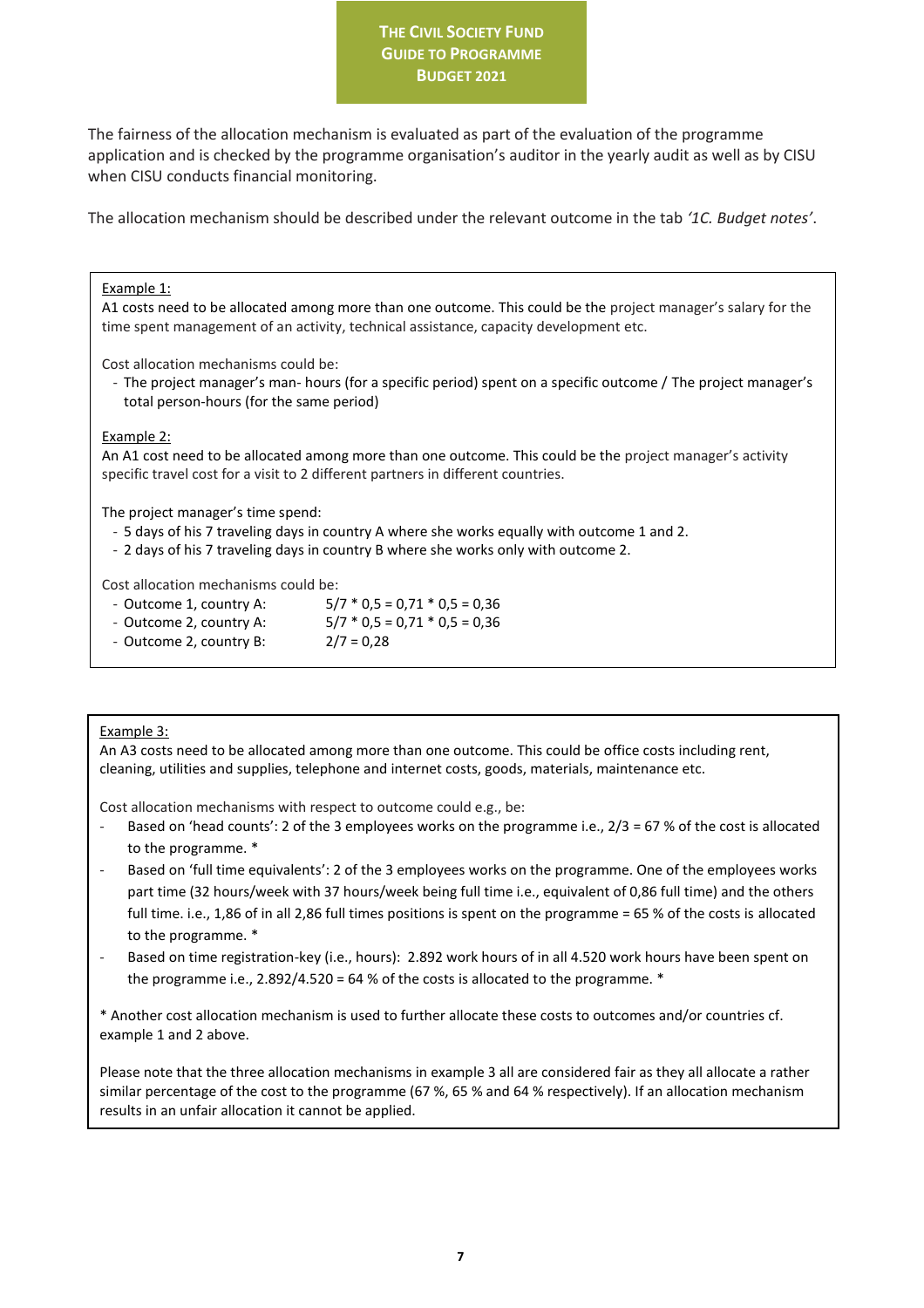# <span id="page-8-0"></span>**5. PROGRAMME BUDGET FORMAT**

The spreadsheet *'Programme Budget Format'* consists of the following tabs (in Danish: 'faneblade'):

- 1A. Resumé.
- 1B. Detailed budget
- 1C. Budget notes
- 1D. Danish workhours
- 1E. Own & co-financing

There are cells that are automatically calculated in all the tabs. These cells are either blue, green or purple. *Please be aware only to write in white cells*.

# <span id="page-8-1"></span>**5.1. TAB 1A. Budget resumé**

Insert the name of the applicant (i.e., organisation's name) and the programme title as indicated.

# <span id="page-8-2"></span>**CSF Programme Funds**

The first part of the Tab 1A. Resumé contains the CSF Programme Funds:

| <b>Budget in DKK</b>                 |                 |                          |        |      |      |
|--------------------------------------|-----------------|--------------------------|--------|------|------|
| <b>CSF Programme Funds</b>           | Total all years | 2022                     | 2023   | 2024 | 2025 |
| CSF Programme Commitment             |                 |                          |        |      |      |
| Funds transferred from previous vear | n/a             |                          |        |      |      |
| Total                                | n/a             | $\overline{\phantom{0}}$ | $\sim$ | -    |      |
|                                      | Control         |                          |        |      |      |

This table is used to keep track on the total budget amount for each year of the programme. Under the line 'CSF Programme Commitment', the amount granted per year is inserted. Under the line 'Funds transferred from previous year', unused funds to be transferred to the coming year (max 15 %) can be inserted. The total budget amount is automatically calculated. The 'Total' should be equivalent to '5. Grand Total' in the next table, and if this is not the case, it will be evident in the control cells.

# <span id="page-8-3"></span>**CSF Budget – Outcome Based**

Outcomes (i.e., end of programme outcomes) need to be specified in the application and, hence, also in the budget. This specification is done in the table 'CSF Budget - Outcome Based'. Please do not write in any of the cells, as the information is transferred from tab 1B. Detailed budget.

In section 'I. Programme and Project Activities (PPA)', insert outcomes as indicated.

| <b>CSF Budget - Outcome Based</b><br>Information tranferred from 1.B Detailed budget |                          |                          |                          |                          |                          |              |
|--------------------------------------------------------------------------------------|--------------------------|--------------------------|--------------------------|--------------------------|--------------------------|--------------|
| 1. Programme and Project Activities (PPA)                                            | Total all years          | 2022                     | 2023                     | 2024                     | 2025                     | % of Total   |
| [insert outcome]<br>Outcome 1:                                                       |                          |                          |                          | $\overline{\phantom{0}}$ | $\overline{\phantom{0}}$ | #DIVISION/0! |
| Outcome 2:<br>[insert outcome]                                                       | $\overline{\phantom{a}}$ | $\sim$                   | $\overline{\phantom{a}}$ | $\overline{\phantom{a}}$ | $\sim$                   | #DIVISION/0! |
| Tinsert outcome?<br>Outcome 3:                                                       | ۰                        |                          | $\overline{\phantom{0}}$ |                          | ۰                        | #DIVISION/0! |
| Cross-cutting activities                                                             | $\sim$                   | $\overline{\phantom{a}}$ | $\overline{\phantom{a}}$ | $\overline{\phantom{a}}$ | $\sim$                   | #DIVISION/0! |
| 2. Subtotal PPA                                                                      | -                        | $\overline{\phantom{a}}$ | $\overline{a}$           | $\overline{\phantom{a}}$ | $\overline{\phantom{0}}$ | #DIVISION/0! |
| Unallocated Funds (max 15% of Subtotal PPA)                                          | -                        | $\overline{\phantom{0}}$ |                          | $\overline{\phantom{0}}$ |                          | #DIVISION/0! |
| 3. Total PPA                                                                         | ۰                        | ۰                        | $\overline{\phantom{a}}$ | $\overline{\phantom{a}}$ | ۰                        | #DIVISION/0! |
| Information activities in Denmark (max 2% of PPA Total)                              | ٠                        |                          |                          |                          |                          | n/a          |
| Auditing in Denmark                                                                  | $\sim$                   | $\overline{\phantom{a}}$ | $\overline{\phantom{a}}$ | $\overline{\phantom{a}}$ | $\sim$                   | n/a          |
| 4. Total Costs                                                                       | -                        | $\overline{\phantom{a}}$ | $\overline{\phantom{a}}$ | $\overline{\phantom{a}}$ | $\overline{\phantom{a}}$ | #DIVISION/0! |
| Administration in Demark (max 7% Total Costs)                                        | $\sim$                   | $\overline{\phantom{a}}$ | $\overline{\phantom{0}}$ | $\overline{\phantom{0}}$ | $\overline{\phantom{0}}$ | n/a          |
| 5. Grand Total                                                                       |                          | $\overline{\phantom{0}}$ | $\overline{\phantom{0}}$ | $\overline{\phantom{0}}$ |                          | #DIVISION/0! |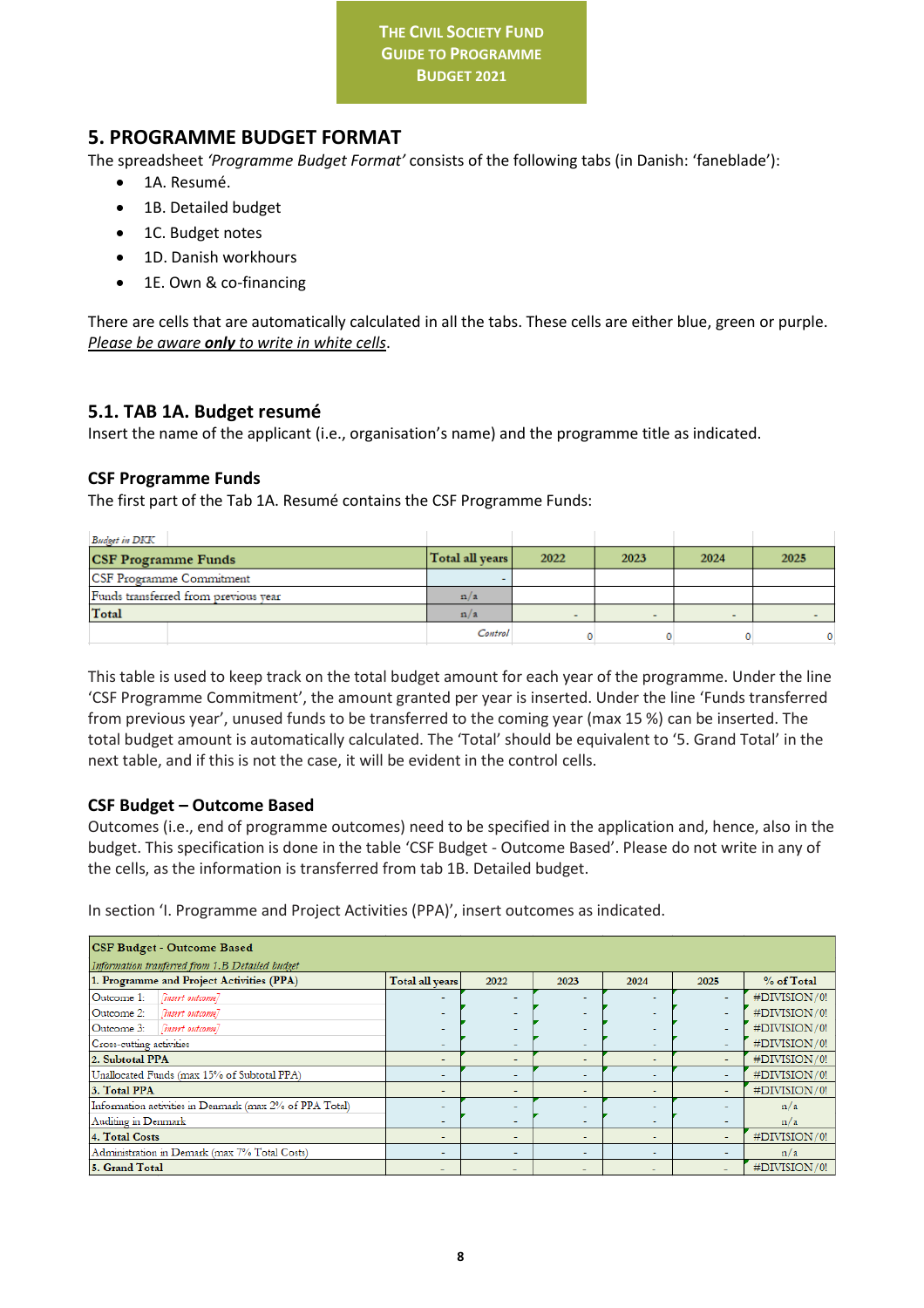The total costs of all outcomes (incl. Cross-cutting activities); 2. Subtotal PPA is automatically calculated, and so is 3. Total PPA, 4. Total Costs, and 5. Grand Total.

Please check that neither 'Unallocated Funds', 'Information activities in Denmark', and 'Administration in Denmark' exceeds the maximum percentages allowed. The percentages are automatically checked in the control table cf. the blue cells in rows 22, 24, and 27 columns K to O (see furthest right):

| Control All vears 2022 | 2023 | 2024                                                                     | 2025 |
|------------------------|------|--------------------------------------------------------------------------|------|
|                        |      | max 15% HDIVISION/0! HDIVISION/0! HDIVISION/0! HDIVISION/0! HDIVISION/0! |      |
|                        |      |                                                                          |      |
|                        |      | max 2% #DIVISION/0! #DIVISION/0! #DIVISION/0! #DIVISION/0! #DIVISION/0!  |      |
|                        |      |                                                                          |      |
|                        |      |                                                                          |      |
|                        |      | max 7% #DIVISION/0! #DIVISION/0! #DIVISION/0! #DIVISION/0! #DIVISION/0!  |      |

## <span id="page-9-0"></span>**CSF Budget – Cost Categories Specification**

The next table contains a breakdown of each cost category per year and for all years. It also shows the % of each cost category in relation to '5. Grand Total'.

The information is transferred from '1B. Detailed budget', and therefore, *please do not write* in any of the cells.

| <b>CSF Budget - Cost Categories Specification</b><br>Information transferred from 1B. Detailed Budget |                                                  |                          |                          |                          |                          |      |              |
|-------------------------------------------------------------------------------------------------------|--------------------------------------------------|--------------------------|--------------------------|--------------------------|--------------------------|------|--------------|
| Cost Category                                                                                         |                                                  | Total all years          | 2022                     | 2023                     | 2024                     | 2025 | % of Total   |
| A1                                                                                                    | Direct activity cost                             | ۰                        | $\sim$                   |                          |                          |      | #DIVISION/0! |
| A2                                                                                                    | Implementation through local independent partner |                          | $\overline{\phantom{a}}$ |                          |                          |      | #DIVISION/0! |
| A <sub>3</sub>                                                                                        | Allocated programme support cost                 | ۰                        | $\overline{\phantom{a}}$ | $\overline{\phantom{a}}$ | <b>.</b>                 |      | #DIVISION/0! |
| A <sub>5</sub>                                                                                        | Information activities in Denmark                | $\overline{\phantom{a}}$ | $\overline{\phantom{a}}$ | $\sim$                   | $\sim$                   |      | #DIVISION/0! |
| A6                                                                                                    | Unallocated Funds                                | $\overline{\phantom{a}}$ | $\overline{\phantom{0}}$ | $\overline{\phantom{a}}$ | $\overline{\phantom{a}}$ |      | #DIVISION/0! |
| A7                                                                                                    | Auditing in Denmark                              | ۰                        | $\sim$                   |                          |                          |      | #DIVISION/0! |
| B1                                                                                                    | Administration in Demark                         | $\overline{\phantom{a}}$ | $\overline{\phantom{0}}$ | $\sim$                   | $\sim$                   |      | #DIVISION/0! |
|                                                                                                       |                                                  | $\overline{\phantom{0}}$ | $\overline{\phantom{0}}$ | $\overline{\phantom{0}}$ | $\overline{\phantom{0}}$ |      | #DIVISION/0! |

## <span id="page-9-1"></span>**CSF Budget – Geographic Specification**

The last part of Tab '1A. Resumé' contains the geographical breakdown of the Programme and Project Activities (PPA). *Please only insert* countries as indicated, the remaining information is transferred from '1B. Detailed budget'.

| CSF Budget - Geographic Specification            |                          |        |                          |                          |          |              |  |  |
|--------------------------------------------------|--------------------------|--------|--------------------------|--------------------------|----------|--------------|--|--|
| Information transferred from 1B. Detailed Budget |                          |        |                          |                          |          |              |  |  |
| I. PPA in Intervention Countries                 | Total all years          | 2022   | 2023                     | 2024                     | 2025     | % of Total   |  |  |
| $Country \#1$<br>(insert country)                |                          |        |                          |                          |          | #DIVISION/0! |  |  |
| Country $#2$<br>(insert country]                 | $\overline{\phantom{0}}$ |        | $\overline{\phantom{0}}$ |                          | <b>.</b> | #DIVISION/0! |  |  |
| $Country \#3$<br>(insert country)                |                          |        |                          |                          |          | #DIVISION/0! |  |  |
| $Country$ #4<br>(insert country]                 |                          |        |                          |                          |          | #DIVISION/0! |  |  |
| $Country \#5$<br>(insert country)                |                          |        |                          |                          |          | #DIVISION/0! |  |  |
| Subtotal PPA in intervention countries           | -                        | $\sim$ |                          | $\overline{\phantom{0}}$ |          | #DIVISION/0! |  |  |
| II. PPA in Denmark & Global/Regional             | Total all years          | 2022   | 2023                     | 2024                     | 2025     | % of Total   |  |  |
| Denmark (DK Partner)                             |                          |        |                          |                          | $\sim$   | #DIVISION/0! |  |  |
| Global & Regional (DK Partner)                   |                          |        |                          | ۰                        |          | #DIVISION/0! |  |  |
| Subtotal PPA in DK & Global                      |                          |        |                          |                          |          | #DIVISION/0! |  |  |
| Unallocated Funds (max 15% of Subtotal PPA)      |                          |        |                          |                          |          | #DIVISION/0! |  |  |
| <b>III. Total PPA</b>                            |                          |        |                          |                          |          | #DIVISION/0! |  |  |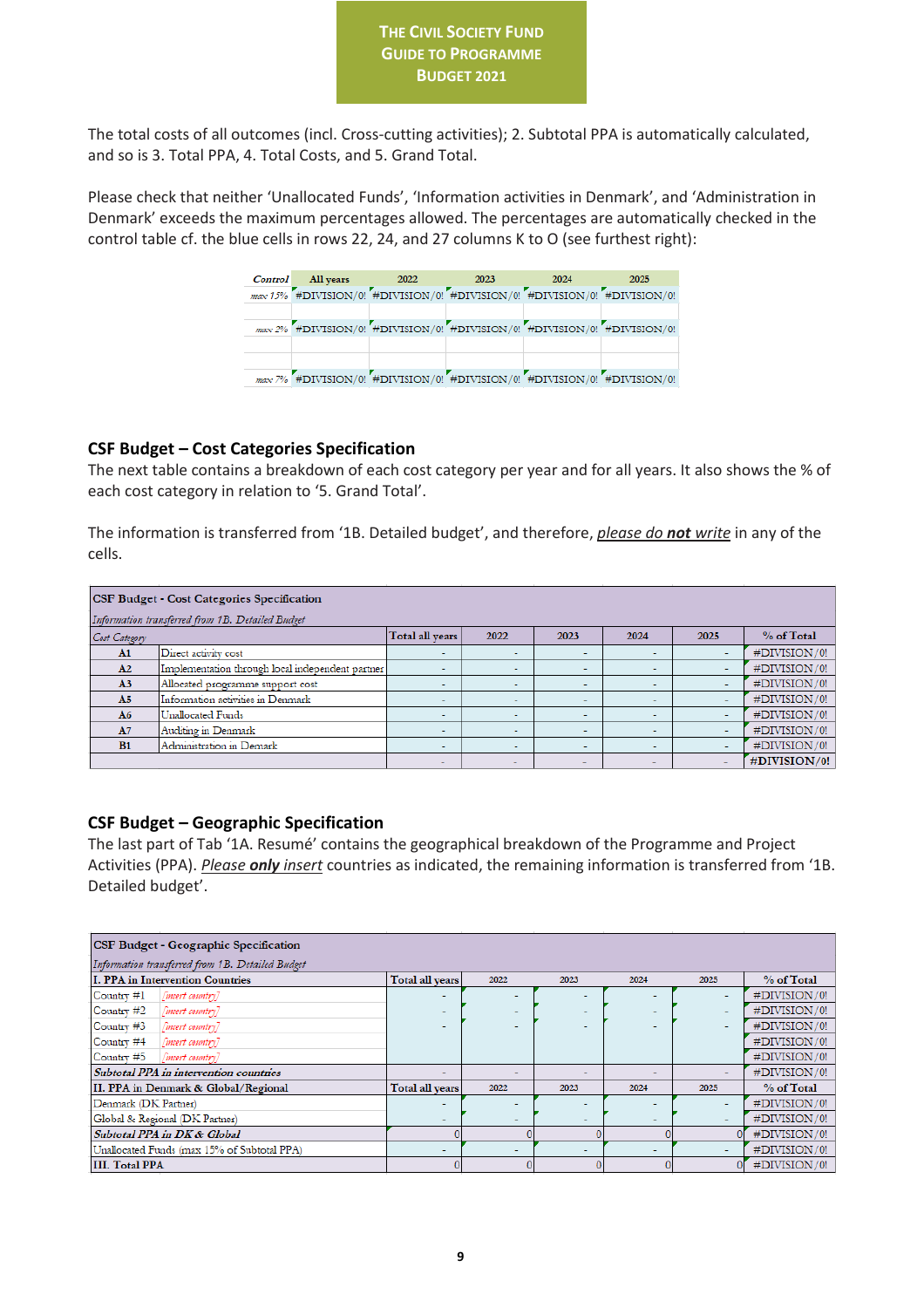Under *'II. PPA in Denmark & Global/Regional':* 

- *'Denmark (DK Partner)'* refers to costs managed by the Danish applicant used in Denmark.
- '*Global & Regional (DK Partner)'* refers to costs managed by the Danish applicant used in nonintervention countries and not in Denmark (e.g., participation in international events).

# <span id="page-10-0"></span>**5.2. TAB 1B. Detailed budget**

Insert the name of the applicant (i.e., organisation name) and the programme title as indicated.

The detailed budget is structured around the respective intervention countries to achieve an overview of the budgeted costs for each country.

## **CSF Budget – ALL COUNTRIES**

*Please note* that the PPA costs in this table automatically refers to the country tables, and therefore, you should **not** write in any of the blue, green, or purple cells.

Only *Unallocated Funds, Information activities in Denmark, Auditing in Denmark* and *Administration in Denmark* need to be filled out. Be aware of the maximum ceilings for these budget lines (as described under 5.1).

The box *Unspent funds to be transferred to next year* can be filled in in connection with a budget modification or the yearly audits, and the amount here should be inserted in the corresponding table 'CSF Programme Funds' in tab 1A. Budget resumé.

## **Country tables**

Please specify the countries of intervention as indicated in each of the blue tables. If there are more than three intervention countries, two more country tables will be visible by pressing the +-sign over column  $"AL".$ 



Each country budget is structures around the programme outcomes (incl. cross-cutting activities). Under each outcome, there are six budget lines, being:

- 1. Local Partner Activities (A2)
- 2. Local Investments (A2)
- 3. Local Staff (A2)
- 4. Local Administration (A2)
- 5. DK Partner Activity Costs (A1) *Hereof Danish workhours*
- 6. DK Partner Support Costs (A3) *Hereof Danish workhours*

*Please do not add rows* as all costs should be placed under the given budget lines.

Each budget line must be filled in per year of the programme, using the correct programme years.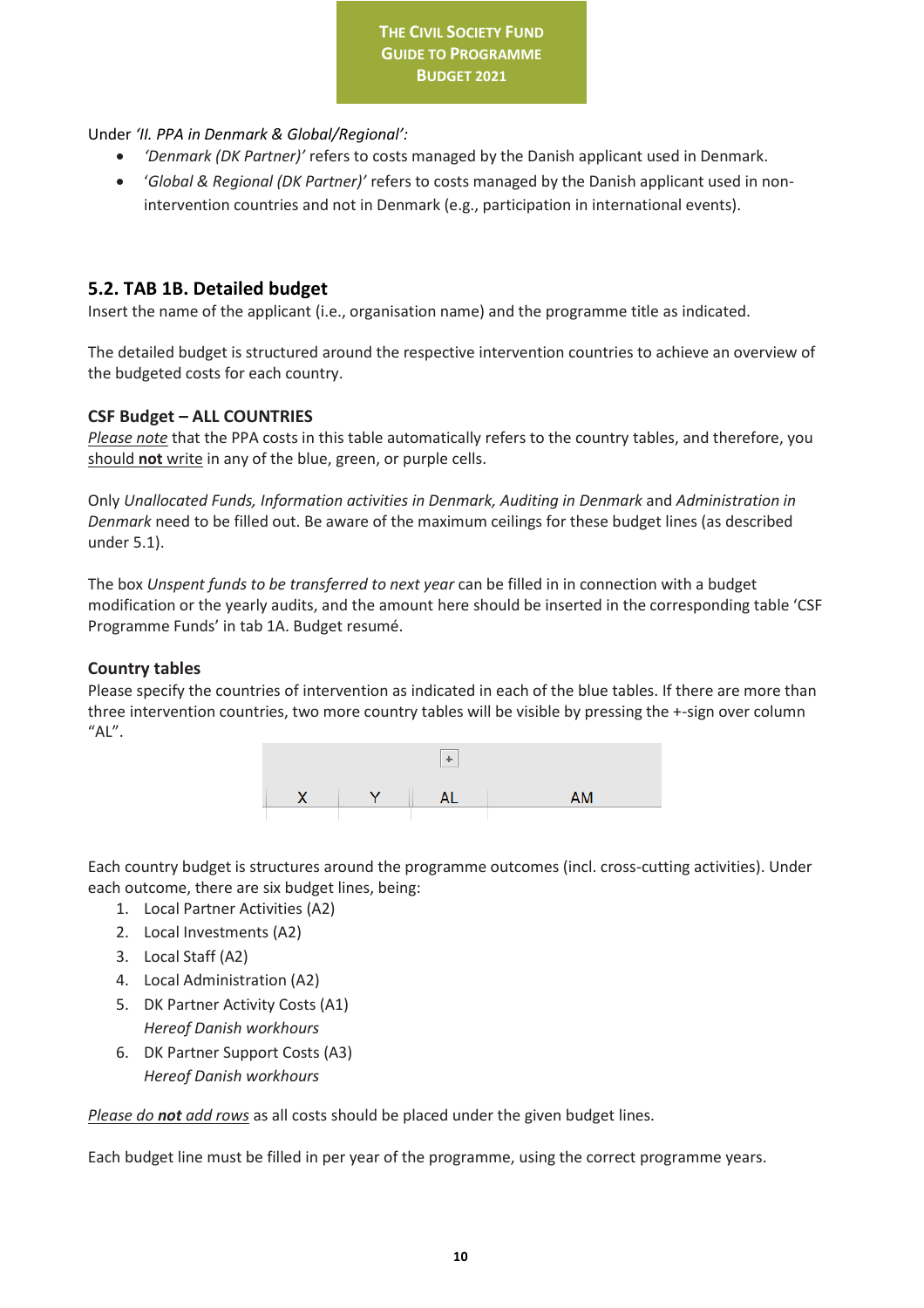The last two tables (furthest to the right) are for costs managed by the Danish applicant. These being the tables:

- Denmark (DK partner)
- Global & Regional (DK partner)

*Please do not include costs managed by partners,* as these costs should be placed under the respective country of which the partner(s) reside (hence, the cells are grey).

# <span id="page-11-0"></span>**5.3 TAB 1C. Budget notes**

The tab 1C. Budget notes should be used to unfold the costs under each outcome for the sake of enhancing the understanding of the budget and the coherence with the narrative parts of the application.

It is not necessary to describe each budget line in detail, but instead describe cluster of activities, types of investments, human resources needed and the likes. When describing these, please make referral to the relevant intervention country and section in the application. If necessary, more rows can be added.

# <span id="page-11-1"></span>**5.4 TAB 1D. Danish workhours**

The tab *'1D. Danish workhours'* functions as budget notes for the workhours budgeted for under each country. The tab must be filled out if the budget covers salaries or fees for permanent employees, temporary employees, or volunteers in the Danish organisation. It is a good idea to include expected wage rises during the intervention period.

If you expect to have Danish workhours, this needs to be specified:

- Per outcome (and cross-cutting activities) for cost categories A1 and A3.
- For Information activities in Denmark.

The specification is made in tables like the one below:

|                              | Description of task |                                                               | Per hour        | No. of hours    |             |  | Total for this          |
|------------------------------|---------------------|---------------------------------------------------------------|-----------------|-----------------|-------------|--|-------------------------|
| Name of employee / volunteer | Title               | (Incl. the country/ies in which the task will be implemented) | Hourly fee, DKK | Hours<br>abroad | Hours in DK |  | Hours total budget item |
|                              |                     |                                                               |                 |                 |             |  | 0                       |
|                              |                     |                                                               |                 |                 |             |  | n.                      |
|                              |                     |                                                               |                 |                 |             |  |                         |
|                              |                     |                                                               |                 |                 |             |  | o                       |
|                              |                     |                                                               | Total           |                 |             |  | 0                       |

Specify the following in the white cells, thus declaring what each person will contribute, how and to what end:

- Name of employee/volunteer.
- Title.
- Description of task (including the country/ies in which the task is implemented)
- Hourly fee, DKK.
- Hours abroad.
- Hours in Denmark.

It is not possible to establish an exact ceiling for the proportion of a grant that may be spent on Danish workhours. However, the Danish workhours will be assessed paying attention to the following aspects:

• The need for Danish labour should be justified by the needs of the local partner or target group.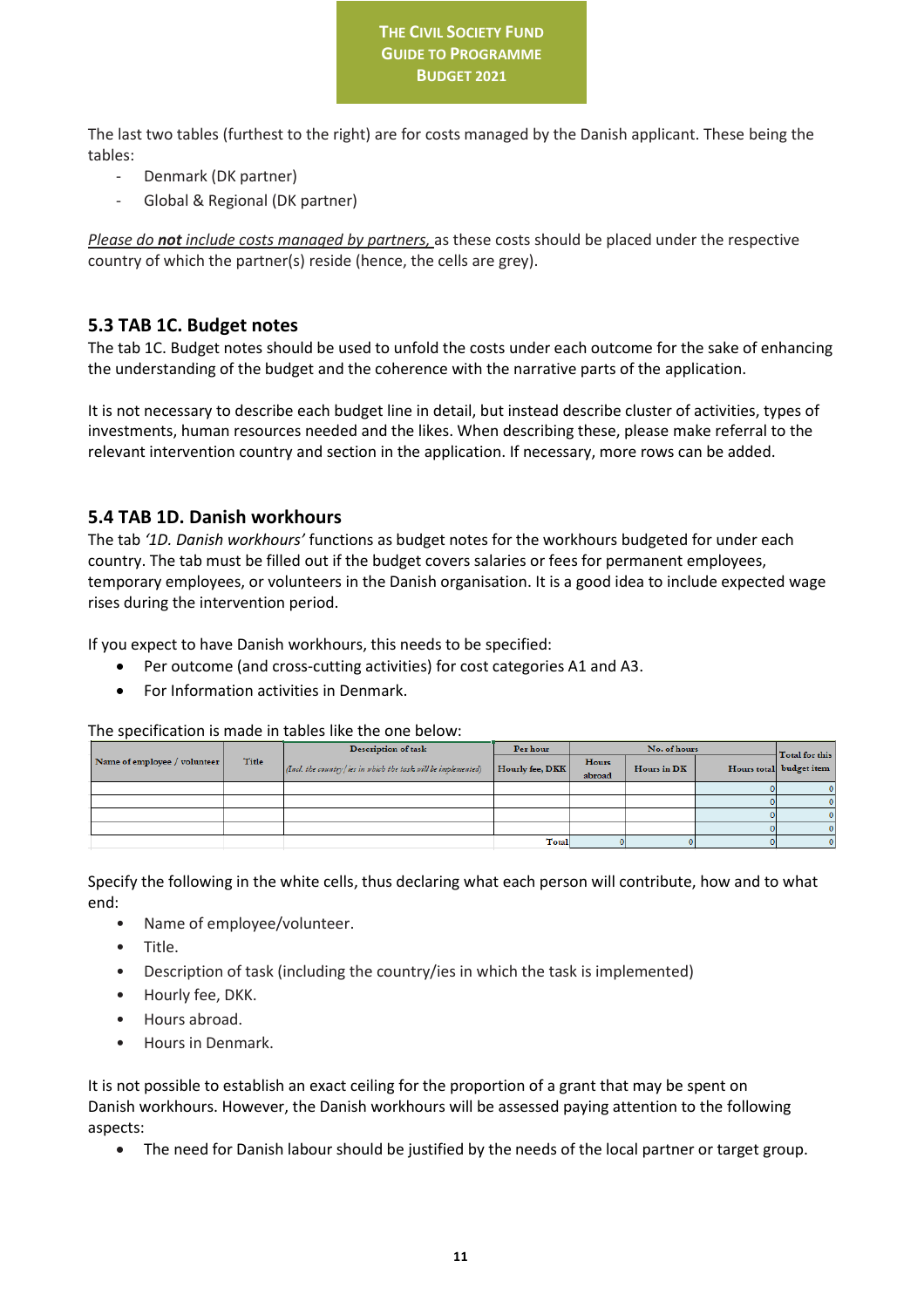- There must be reasons not to hire local people to carry out the task.
- The Danish input funded by the grant should not give rise to dependency on the Danish partner.

For the purposes of strengthening the partnership, it is possible to budget for the visits required to this end, either in combination with programme monitoring or, to a reasonable extent, as activities in their own right.

There is no distinction in principle between the person-hours of permanent, temporary, and voluntary personnel dedicated to the implementation of a grant. In all cases, the rates must adhere to the rules specified in section 3. General requirements.

I[n Annex I,](#page-12-1) examples of the permissible use of person-hours are given under the cost categories A1, A3 and A5.

# <span id="page-12-0"></span>**5.5 TAB 1E. Own financing**

Own financing is to be specified in the tab 1E.

Fill in the white cells with respect to *'A. Expected Liquid funds (funds raised in Denmark)'* and '*C. Expected Co-financing'* for each of the programme years 2022, 2023, 2024 and 2025 according to the following guidelines:

- **Liquid Funds** (funds raised in Denmark) can for example be contributions from supporters, funds from collections or inheritance that are directly channelled to partners in support of long-term development cooperation which falls within the framework of the Civil Society Policy published by the Danish Ministry of Foreign Affairs.
- **Co-financing** of activities means funds from other donors, the EU or the organisation's international partners, which fall within the framework of the Civil Society Policy published by the Danish Ministry of Foreign Affairs. In the case of a joint programme/activities with grants raised and implemented by a local partner in the South or by the applicant's international alliance partners, these funds from other donors can also be counted as co-financing, provided that the Danish organisation is also playing a formal role in the undertaking.

When in doubt on how to categorize an own financing input, please consult with CISU. CISU will align with Danida's definitions of own financing.

# **Minimum requirement to Liquid Funds and Co-financing**

How much Liquid Funds and Co-financing that is required as a minimum depends on the total size of the programme's budget (and later the final grant).

<span id="page-12-1"></span>The minimum requirements are specified in the Programme Guidelines p. 19.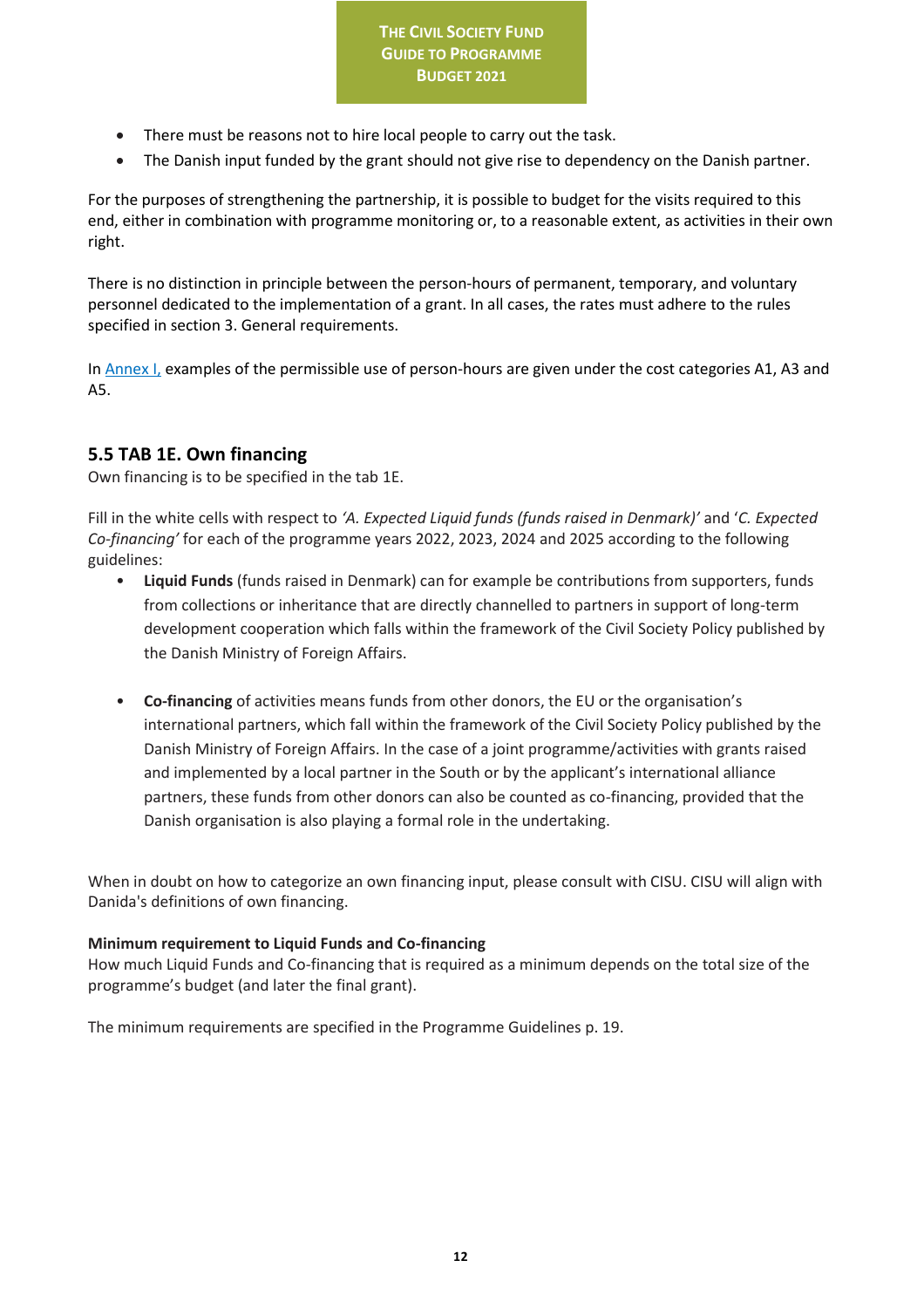# <span id="page-13-0"></span>**ANNEX I. COST CATEGORIES**

| Cost<br>category                                               | Cost sub-<br>category                                                                                                                                      | <b>Suggested budget</b><br>specification                                                                                                                                                                                                                                                                                     | Ceilings and principles applied (including examples of typical cost<br>areas/functions)                                                                                                                                                                                                                                                                                                                                                                                                                                                                                                                                                                                                                                                                                                                                                                                                                                                                                                                                                                                                                                                                                                                                                                                                                                                                                                                                                                                                                                                                                                                                                                                                                                                                                                                                                    |  |  |
|----------------------------------------------------------------|------------------------------------------------------------------------------------------------------------------------------------------------------------|------------------------------------------------------------------------------------------------------------------------------------------------------------------------------------------------------------------------------------------------------------------------------------------------------------------------------|--------------------------------------------------------------------------------------------------------------------------------------------------------------------------------------------------------------------------------------------------------------------------------------------------------------------------------------------------------------------------------------------------------------------------------------------------------------------------------------------------------------------------------------------------------------------------------------------------------------------------------------------------------------------------------------------------------------------------------------------------------------------------------------------------------------------------------------------------------------------------------------------------------------------------------------------------------------------------------------------------------------------------------------------------------------------------------------------------------------------------------------------------------------------------------------------------------------------------------------------------------------------------------------------------------------------------------------------------------------------------------------------------------------------------------------------------------------------------------------------------------------------------------------------------------------------------------------------------------------------------------------------------------------------------------------------------------------------------------------------------------------------------------------------------------------------------------------------|--|--|
| programme.<br>$\bullet$<br>$\bullet$<br>$\bullet$<br>$\bullet$ | Visibility and communications.<br>Human Resources and security.<br>Compliance.<br>A.1.<br><b>Direct activity</b><br>cost.<br>(Aktivitets-<br>omkostninger) | Programme<br>$\bullet$<br>activities.<br>Programme<br>$\bullet$<br>specific<br>investments/<br>equipment.<br>$\bullet$<br>Salaries (HQ and<br>local,<br>documented by<br>time<br>registration).<br><b>Travel (activity</b><br>$\bullet$<br>specific only).<br>Events,<br>$\bullet$<br>conferences<br>related to<br>outcomes. | DIRECT COSTS are the costs of all necessary and reasonable inputs associated with functions, which are directly necessary to deliver a<br>DIRECT COSTS (as defined by the Money Where It Counts protocol) includes the following cost functions:<br>Programme and grant management, technical delivery, quality control functions.<br>Finance, procurement, payroll, information technology and administration.<br>Linked and allocated to outcomes (c.f. agreed results framework/ theory of<br>$\bullet$<br>change, ToC).<br>Allocation to outcomes documented through fair, transparent, and<br>$\bullet$<br>reasonable cost allocation mechanism (e.g., time registration-key, vehicle<br>usage register or similar).<br>Personnel costs documented through time registration.<br>$\bullet$<br>Pooled direct activity costs allocation documented through fair, transparent,<br>$\bullet$<br>and reasonable cost allocation mechanism (between outcomes and among<br>projects/donors/funding arrangements e.g., through pro rata, time<br>registration-key, full time equivalents, head count or similar).<br>Direct activity costs will typically cover the following areas:<br>Programme management (i.e., management of an activity or package(s) of<br>$\bullet$<br>activities that contribute to the targeted outcomes).<br>Technical assistance, monitoring and compliance. Monitoring refers to the<br>$\bullet$<br>Danish organisation's ongoing supervision of implementation and progress in<br>cooperation with the local partners in the programme.<br>Activity specific service delivery.<br>$\bullet$<br>Activity specific pilot studies and appraisals.<br>$\bullet$<br>Development of partnerships in Global South through capacity development,<br>$\bullet$<br>advocacy/policy work, strategic service delivery etc. |  |  |
| <u>A,</u>                                                      |                                                                                                                                                            |                                                                                                                                                                                                                                                                                                                              | Programme specific advisory and support to local independent implementing<br>$\bullet$<br>partners (i.e., supporting local operational capacity and localisation).<br>Purchase of physical assets/items for programme specific activity (incl.<br>$\bullet$<br>Information and Communication Technology (ICT)).                                                                                                                                                                                                                                                                                                                                                                                                                                                                                                                                                                                                                                                                                                                                                                                                                                                                                                                                                                                                                                                                                                                                                                                                                                                                                                                                                                                                                                                                                                                            |  |  |
| <b>Direct</b><br>costs.                                        | A.2.<br>Implementatio<br>n through local<br>independent<br>partners.<br>(Overførsler til<br>uafhængige<br>partnere /<br>bevillings-<br>havere)             | Transfers to (or<br>$\bullet$<br>expenses by)<br>local<br>independent<br>implementing<br>partners.                                                                                                                                                                                                                           | Linked and allocated to outcomes (c.f. agreed results framework/ theory of<br>$\bullet$<br>change, ToC).<br>Allocation to outcomes documented through fair, transparent and<br>$\bullet$<br>reasonable cost allocation mechanism (e.g., through pro rata, time<br>registration-key, full time equivalents, head count or similar).<br>Unspecified admin fee or overhead lump sum not eligible.<br>$\bullet$<br>'Independence' analysed and justified in terms of the following indicative<br>$\bullet$<br>criteria: 1) judicial independence 2) independent governance structure, 3)<br>degree to which it is rooted in local community (e.g., through volunteers,<br>membership base, local donation). (I.e., excluding transfers to country and<br>regional offices, functioning as extensions of the DANIDA-funded<br>organisation or the international alliances to which the DANIDA funded<br>organisation is a member).<br>Direct transfers will typically cover the following areas:<br>Implementation/operational cost by local independent partners in partner<br>$\bullet$<br>countries (direct costs incl. audit expenses borne by implementing partner).<br>Indirect cost of local independent partner (i.e., inclusion of transparent and<br>$\bullet$<br>documented fair share of local partners' indirect costs acceptable,<br>documented through transparent and reasonable cost allocation mechanism<br>e.g., through pro rata, time registration-key, full time equivalents, head count<br>or similar).                                                                                                                                                                                                                                                                                                                  |  |  |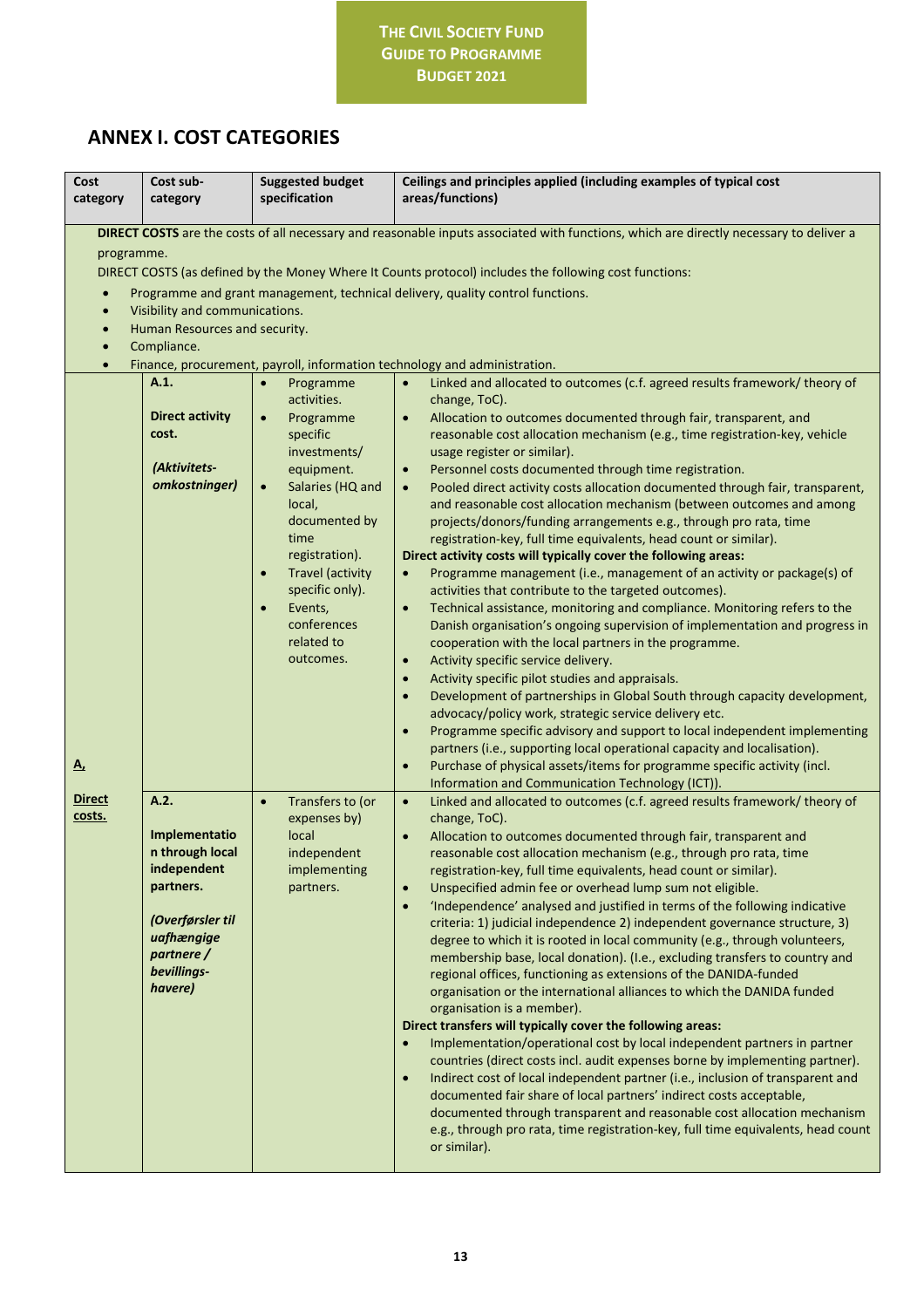| Cost<br>category                    | Cost sub-<br>category                                                                                                              | <b>Suggested budget</b><br>specification                                                                                                                                                                                                                                                                                                 | Ceilings and principles applied (including examples of typical cost<br>areas/functions)                                                                                                                                                                                                                                                                                                                                                                                                                                                                                                                                                                                                                                                                                                                                                                                                                                                                                                                                                                                                                                                                                                                                                                                                                                                                                                                                                                                                                                                                                                                                                                                                                                                                                                                                                                                                                                                                                                                                                                                                                                                                                                                                                                                                                                                                                                              |
|-------------------------------------|------------------------------------------------------------------------------------------------------------------------------------|------------------------------------------------------------------------------------------------------------------------------------------------------------------------------------------------------------------------------------------------------------------------------------------------------------------------------------------|------------------------------------------------------------------------------------------------------------------------------------------------------------------------------------------------------------------------------------------------------------------------------------------------------------------------------------------------------------------------------------------------------------------------------------------------------------------------------------------------------------------------------------------------------------------------------------------------------------------------------------------------------------------------------------------------------------------------------------------------------------------------------------------------------------------------------------------------------------------------------------------------------------------------------------------------------------------------------------------------------------------------------------------------------------------------------------------------------------------------------------------------------------------------------------------------------------------------------------------------------------------------------------------------------------------------------------------------------------------------------------------------------------------------------------------------------------------------------------------------------------------------------------------------------------------------------------------------------------------------------------------------------------------------------------------------------------------------------------------------------------------------------------------------------------------------------------------------------------------------------------------------------------------------------------------------------------------------------------------------------------------------------------------------------------------------------------------------------------------------------------------------------------------------------------------------------------------------------------------------------------------------------------------------------------------------------------------------------------------------------------------------------|
| <u>A,</u><br><b>Direct</b><br>costs | A.3.<br><b>Allocated</b><br>programme-<br>support cost.<br>(Program-<br>understøttende<br>funktioner /<br>fælles-<br>omkostninger) | $\bullet$<br>Salaries related<br>to programme<br>supporting<br>activities.<br>Investment and<br>$\bullet$<br>equipment for<br>programme<br>support staff.<br>Travel related to<br>$\bullet$<br>programme<br>supporting<br>activities.<br>Other essential<br>$\bullet$<br>programme<br>supporting<br>services/<br>expenses/<br>functions. | Justifiable/explained.<br>$\bullet$<br>Linked and allocated to outcomes (c.f. agreed results framework/ theory of<br>$\bullet$<br>change, ToC).<br>Allocation to outcomes documented through fair, transparent, and<br>$\bullet$<br>reasonable cost allocation mechanism (e.g., time registration-key or similar).<br>Primarily pooled cost functions (i.e., programme supporting cost functions<br>with benefit to several programmes/ donors/ grants/ funding arrangement).<br>Pooled programme support costs allocation documented through fair share,<br>$\bullet$<br>transparent and reasonable cost allocation mechanism (between outcomes<br>and among donors e.g., through pro rata, time registration-key, full time<br>equivalents, head count or similar).<br>Programme support costs will typically cover the following areas:<br>Management of programme staff.<br>$\bullet$<br>Planning (such as a new phase of ongoing programmes), coordination of<br>$\bullet$<br>activities and preparation of documentation.<br>IT equipment (ICT) for programme supporting functions.<br>$\bullet$<br>Recruitment of programme specific staff.<br>$\bullet$<br>Programme specific studies, reporting, finance, and procurement tasks.<br>$\bullet$<br>Programme specific advisory and support to local independent implementing<br>$\bullet$<br>partners (i.e., supporting local operational capacity and localisation).<br>Programme specific or cross cutting reviews (e.g., midtterm review and<br>$\bullet$<br>external evaluations.<br>Participation of resource persons in connection with evaluations.<br>$\bullet$<br>Expenses linked to HQAI/CHS verification/certification of partner itself.<br>$\bullet$<br>Fair share of necessary personnel related costs (for essential program<br>$\bullet$<br>supporting staff and functions e.g., social security, HR, security/safety, and<br>finance incl. expat related costs) through time registration or fair/transparent<br>reallocation keys/ cost allocation mechanism.<br>Fair share of programme supporting cost functions at HQ as well as local or<br>$\bullet$<br>regional country office, through reallocation keys/ cost allocation mechanism<br>(e.g., warehouse and office costs including rent, cleaning, utilities and<br>supplies, telephone and internet costs, goods, materials, maintenance,<br>payroll, procurement). |
|                                     | A.4.                                                                                                                               | n/a                                                                                                                                                                                                                                                                                                                                      | Not in use                                                                                                                                                                                                                                                                                                                                                                                                                                                                                                                                                                                                                                                                                                                                                                                                                                                                                                                                                                                                                                                                                                                                                                                                                                                                                                                                                                                                                                                                                                                                                                                                                                                                                                                                                                                                                                                                                                                                                                                                                                                                                                                                                                                                                                                                                                                                                                                           |
|                                     | A.5.<br><b>Information</b><br>(Oplysnings-<br>aktiviteter)                                                                         | Salaries related<br>to Programme<br>Related<br>Information<br>(PRI) activities.<br>Travel related to<br>$\bullet$<br>PRI.<br>Other costs<br>$\bullet$<br>related to PRI.                                                                                                                                                                 | $\bullet$<br>Max 2% of Grand Total<br>Unspecified at the time of budgeting.<br>$\bullet$<br>Personnel costs documented through time registration.<br>$\bullet$<br>Reported/accounted with no link or allocation to specific outcome.<br>$\bullet$<br>Actual costs to be accounted only (i.e., no lump sum allowed).<br>$\bullet$<br>Programme related information (PRI) will typically cover the following areas:<br>Activities related to enhancing the Danish public's engagement and<br>$\bullet$<br>understanding of Danish development assistance, the Sustainable<br>Development Goals (SDGs).<br>Activities to stimulate debate of globalisation and challenges faced by<br>$\bullet$<br>development countries and their populations.                                                                                                                                                                                                                                                                                                                                                                                                                                                                                                                                                                                                                                                                                                                                                                                                                                                                                                                                                                                                                                                                                                                                                                                                                                                                                                                                                                                                                                                                                                                                                                                                                                                         |
|                                     | A.6.<br><b>Unallocated</b><br>(Uallokerede<br>midler, inklusiv<br>budgetreserve)                                                   | Unallocated<br>$\bullet$<br>funds                                                                                                                                                                                                                                                                                                        | Unspecified at the time of budgeting.<br>$\bullet$<br>Linked and allocated to an outcome at time of accounting/reporting.<br>$\bullet$<br>Actual costs to be accounted only.<br>$\bullet$<br>Max 15% of PPA.<br>$\bullet$<br>This cost category will be a direct activity cost and allocated to an outcome in the<br>financial accounts but will not be allocated to a specific outcome at the time of<br>budgeting.                                                                                                                                                                                                                                                                                                                                                                                                                                                                                                                                                                                                                                                                                                                                                                                                                                                                                                                                                                                                                                                                                                                                                                                                                                                                                                                                                                                                                                                                                                                                                                                                                                                                                                                                                                                                                                                                                                                                                                                 |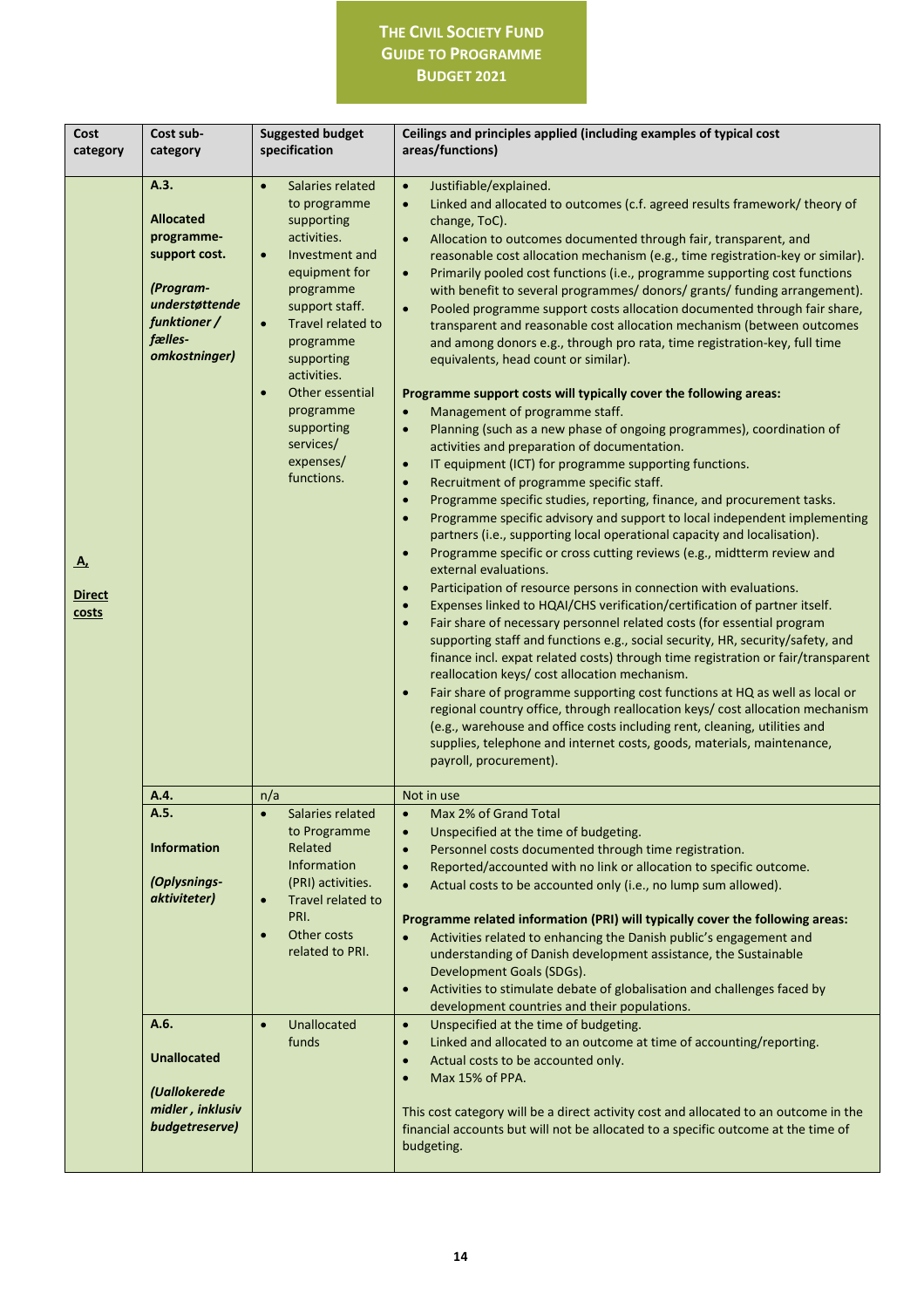| Cost<br>category             | Cost sub-<br>category                                                 | <b>Suggested budget</b><br>specification | Ceilings and principles applied (including examples of typical cost<br>areas/functions)                                                                                                                                                                                                                                                                                                                                                                                                                                                                                                                                                                                                                                                                                                                                                                                                                                                                                                                                                                                                                                                                                                                                                                                                                                                                                                                                                                                                                                                                                                                         |
|------------------------------|-----------------------------------------------------------------------|------------------------------------------|-----------------------------------------------------------------------------------------------------------------------------------------------------------------------------------------------------------------------------------------------------------------------------------------------------------------------------------------------------------------------------------------------------------------------------------------------------------------------------------------------------------------------------------------------------------------------------------------------------------------------------------------------------------------------------------------------------------------------------------------------------------------------------------------------------------------------------------------------------------------------------------------------------------------------------------------------------------------------------------------------------------------------------------------------------------------------------------------------------------------------------------------------------------------------------------------------------------------------------------------------------------------------------------------------------------------------------------------------------------------------------------------------------------------------------------------------------------------------------------------------------------------------------------------------------------------------------------------------------------------|
|                              | A.7.<br><b>Audit</b>                                                  | Auditor's fee<br>$\bullet$               | Auditor's fee related to programme financial audit exclusively.<br>$\bullet$                                                                                                                                                                                                                                                                                                                                                                                                                                                                                                                                                                                                                                                                                                                                                                                                                                                                                                                                                                                                                                                                                                                                                                                                                                                                                                                                                                                                                                                                                                                                    |
|                              | time, and safely.<br><b>B.1.</b><br>Administration<br>in Denmark fee. | No specification<br>needed.              | <b>INDIRECT COSTS</b> (as defined by the Money Where It Counts protocol) are the costs of all necessary and reasonable inputs associated<br>with functions, which are directly necessary to manage the agency as a whole, provide oversight over all its activities and put into place<br>the overarching policies, frameworks and systems that enable it to operate. It is not practicable to relate indirect costs to individual<br>funding arrangements directly, but without the functions they represent, programmes could not be delivered effectively, efficiently, on<br>No specification needed.<br>$\bullet$<br>Max 7 % of direct cost.<br>$\bullet$<br>Non-activity specific costs, i.e., costs, which are not a result of or linked to an<br>$\bullet$<br>individual development programme.                                                                                                                                                                                                                                                                                                                                                                                                                                                                                                                                                                                                                                                                                                                                                                                                         |
| <u>B.</u><br><b>Indirect</b> |                                                                       |                                          | The following costs for administration are typically considered to be covered by<br>the administrative costs:<br>Administration and accounting of the organisation itself (i.e., not related to<br>$\bullet$<br>program activities).<br>The auditing of the organisation's general annual accounts.<br>$\bullet$<br>Visits and monitoring visits not part of activity-specific monitoring (i.e.,<br>$\bullet$<br>activity-specific monitoring is included in A.1 or A.3.).<br>Recruitment of non-activity-specific personnel (i.e., recruitment of activity-<br>$\bullet$<br>specific personnel and essential support staff is included in A.1 or A.3.).<br>Contact/dialogue with CISU (other than participation in coordination of<br>$\bullet$<br>activities financed under the CISU grant).<br>Fund raising.<br>$\bullet$<br>Planning of applications and negotiating proposals.<br>$\bullet$<br>General compliance and administrative and legislative reporting tasks in<br>$\bullet$<br>relation to the organisation (e.g., VAT, audit).<br>General budget and accounts tasks (i.e., program specific budget and<br>$\bullet$<br>accounting tasks are included in A.1 / A.3. according to actual time<br>registration).<br>Involvement or the organisation's leadership in the general governance and<br>$\bullet$<br>cooperation (by leadership is to be understood the general secretary/director<br>and members of the board/executive committee not involved in activity<br>specific tasks). (I.e., activity specific involvement documented by time<br>registration may be included in A.1. or A.3.). |
| costs.                       |                                                                       |                                          | Indirect cost functions enable the organisation to deliver effectively and operate<br>professionally. Enabling functions include:<br>Maintaining the organisation legally in the jurisdiction in which it is<br>$\bullet$<br>constituted.<br>Governing and managing the organisation and ensuring that it is<br>$\bullet$<br>appropriately directed and well controlled.<br>Ensuring the organisation's overall compliance with applicable, laws,<br>$\bullet$<br>regulations and other requirements in its home country or countries.<br>Developing, maintaining and applying the organisational frameworks and<br>$\bullet$<br>policies required to enable the organisation to operate globally, including but<br>not limited to: risk management policy and framework, the procurement<br>policy, the financial control policies and frameworks, the employment<br>policies, the due diligence framework, other necessary compliance policies,<br>the quality control policies and frameworks.<br>Developing and maintaining the global systems required to ensure the<br>$\bullet$<br>effective and efficient delivery of the organisation's functions e.g. the                                                                                                                                                                                                                                                                                                                                                                                                                                             |